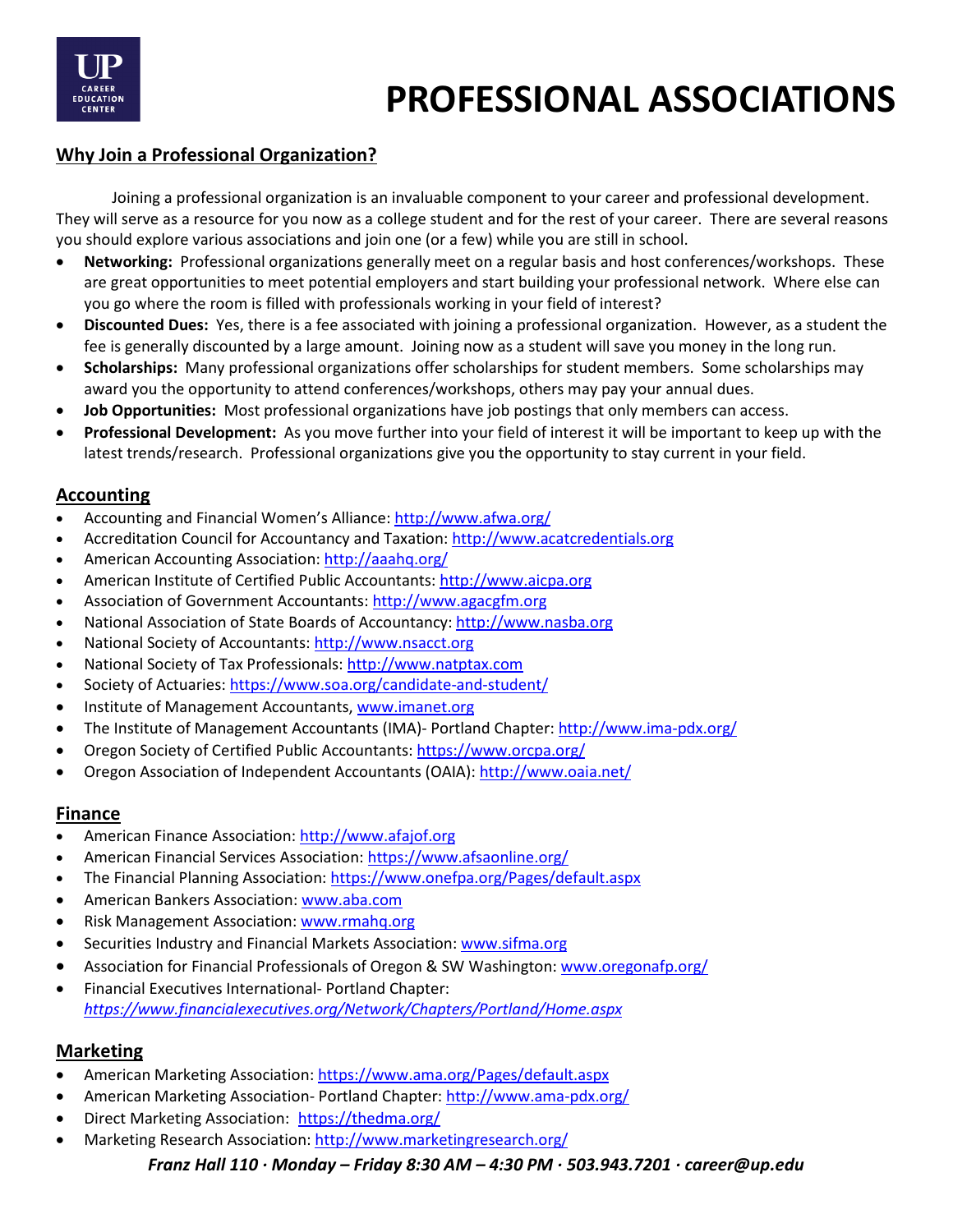- Marketing Research Association- Northwest Chapter:<http://northwestmra.org/>
- Society for Marketing Professional Services[: http://www.smps.org](http://www.smps.org/)
- Society for Marketing Professional Services- Oregon Chapter:<http://www.smpsoregon.org/>

## **Economics**

- American Economic Association[: http://www.aeaweb.org/](http://www.aeaweb.org/)
- National Association for Business Economics[: http://www.nabe.com](http://www.nabe.com/)
- Pacific Northwest Regional Economic Conference:<http://www.pnrec.org/>
- Seattle Economics Council:<http://www.seattleeconomicscouncil.org/Pages/default.aspx>
- Association for Social Economics[: http://www.socialeconomics.org/](http://www.socialeconomics.org/)

## **Global Business**

- NASBITE International [: http://www.nasbite.org/](http://www.nasbite.org/)
- Academy of International Business:<https://aib.msu.edu/>
- Academy of International Business- US West Chapter: [https://aib.msu.edu/community/chapters/CH\\_US\\_West.asp](https://aib.msu.edu/community/chapters/CH_US_West.asp)

# **Operations and Technology Management**

*Logistics and Transportation*

- Council of Supply Chain Management Professionals:<http://cscmp.org/>
- American Production and Inventory Control Society:<http://www.apics.org/>

*Management Information Systems*

- American Society for Information Science and Technology[: https://www.asist.org/](https://www.asist.org/)
- American Society for Information Science- Pacific Northwest Chapter:<http://www.asis.org/Chapters/pnc.html>
- Association for Computing Machinery:<http://www.acm.org/>
- Society for Information Management[: http://www.simnet.org/](http://www.simnet.org/)
- Society for Information Management- Portland Chapter:<https://www.simnet.org/members/group.aspx?id=63203>

## **Entrepreneurship and Innovation Management**

- Entrepreneurs' Organization:<https://www.eonetwork.org/>
- Entrepreneurs' Organization- Portland Chapter[: https://www.eonetwork.org/portland/](https://www.eonetwork.org/portland/)
- National Association for the Self-Employed[: www.nase.org/](http://www.nase.org/)
- National Federation of Independent Business:<http://www.nfib.com/>
- National Federation of Independent Business- Oregon Chapter[: http://www.nfib.com/oregon](http://www.nfib.com/oregon)

## **Education**

- National Education Association:<http://www.nea.org/>
- Oregon Education Association[: http://www.oregoned.org/](http://www.oregoned.org/)
- American Federation of Teachers[: http://www.aft.org/](http://www.aft.org/)
- American Federation of Teachers- Oregon Chapter:<http://or.aft.org/>

### *Biology, Chemistry, and Physics Endorsement*

- National Science Teachers Association[: http://www.nsta.org/](http://www.nsta.org/)
- Oregon Science Teachers Association:<http://www.oregonscience.org/>

### *French, German, and Spanish Endorsement*

- American Council on the Teaching of Foreign Languages[: http://www.actfl.org/](http://www.actfl.org/)
- Confederation in Oregon for Language Teaching[: http://cofltoregon.org/](http://cofltoregon.org/)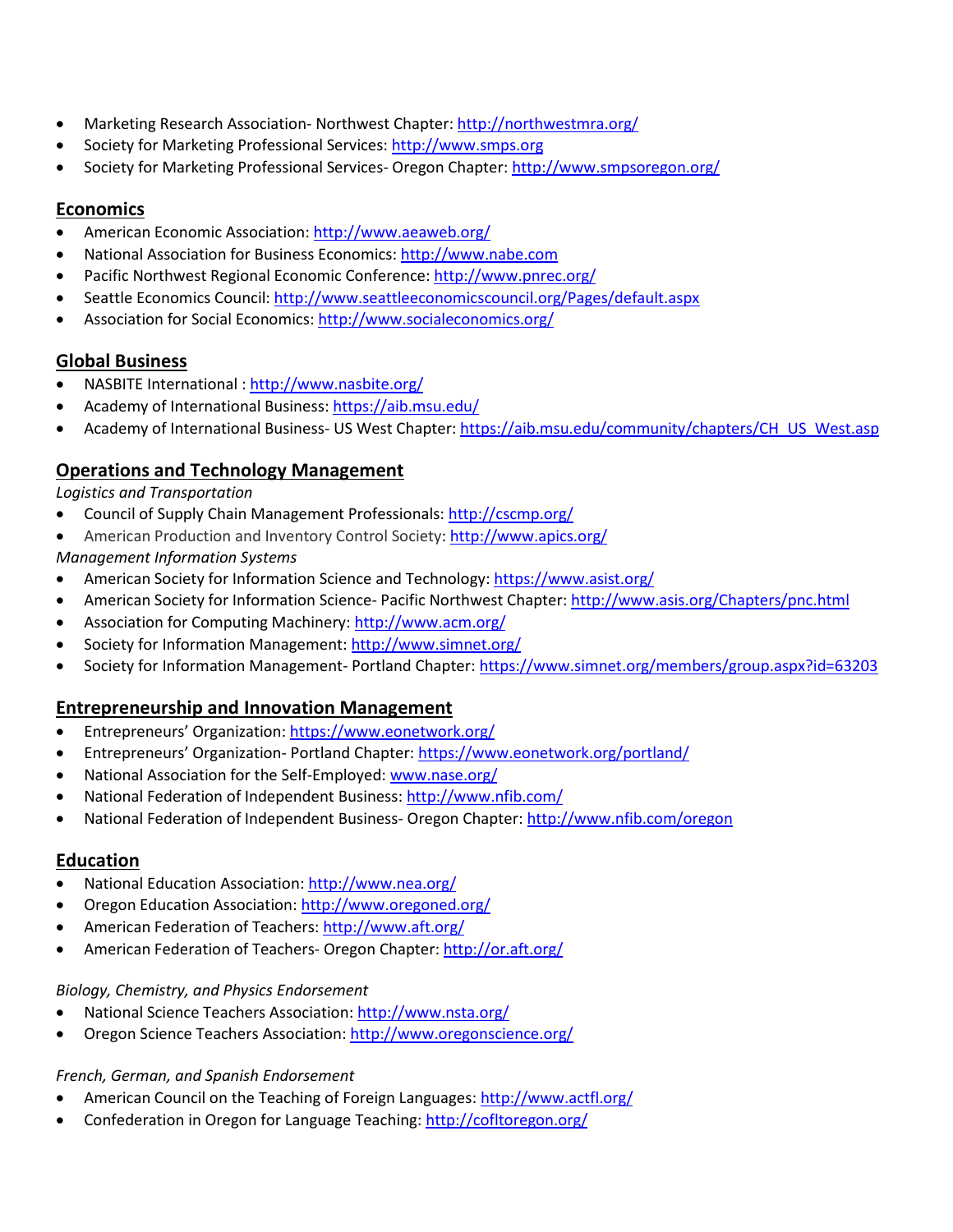

*Language Arts Endorsement*

- National Council of Teachers of English[: http://www.ncte.org/](http://www.ncte.org/)
- Oregon Council of Teachers of English:<http://www.octe.org/>

### *Social Studies Endorsement*

- National Council for the Social Studies:<http://www.socialstudies.org/>
- Oregon Council of the Social Studies[: http://www.oregonsocialstudies.org/](http://www.oregonsocialstudies.org/)

### *Advanced Mathematics Endorsement*

- National Council of Teachers of Mathematics: [www.nctm.org/](http://www.nctm.org/)
- Oregon Council of Teachers of Mathematics[: http://www.octm.org/](http://www.octm.org/)

### **Engineering**

- National Society of Professional Engineers: [www.nspe.org/](http://www.nspe.org/)
- Professional Engineers of Oregon:<http://www.oregonengineers.org/>
- American Council of Engineering Companies[: http://www.acec.org/](http://www.acec.org/)
- American Council of Engineering Companies- Oregon Chapter: [www.acecoregon.org](http://www.acecoregon.org/)
- Society of Women Engineers[: http://societyofwomenengineers.swe.org/](http://societyofwomenengineers.swe.org/)
- Society of Women Engineers- Region J (Northwest Star Region):<http://regionj.swe.org/>

### *Civil Engineering*

- American Society of Civil Engineers[: http://www.asce.org/](http://www.asce.org/)
- American Society of Civil Engineers- Oregon Section:<http://www.asceor.org/>

### *Electrical Engineering*

- The Institute of Electrical and Electronic Engineering: [www.ieee.org/](http://www.ieee.org/)
- The Institute of Electrical and Electronic Engineering- Region 6; Oregon Section:<http://www.ieee-oregon.org/>

### *Mechanical Engineering*

- American Society of Mechanical Engineers:<http://www.asme.org/>
- Oregon Section of the American Society of Mechanical Engineers: [https://community.asme.org/oregon\\_section/default.aspx](https://community.asme.org/oregon_section/default.aspx)

### *Computer Science*

- IEEE Computer Society[: http://www.computer.org](http://www.computer.org/)
- American Society for Information Science and Technology[: https://www.asist.org/](https://www.asist.org/)
- American Society for Information Science- Pacific Northwest Chapter:<http://www.asis.org/Chapters/pnc.html>

### **Nursing**

- American Nurses Association: [www.nursingworld.org](http://www.nursingworld.org/)
- Oregon Nurses Association[: http://www.oregonrn.org/](http://www.oregonrn.org/)
- National Student Nurses Association: [www.nsna.org](http://www.nsna.org/)
- Oregon Student Nurses Association:<http://www.oregonsna.org/index.html>
- American Association of Critical Care Nurses:<http://www.aacn.org/>
- American Association of Critical Care Nurses- Greater Portland Chapter:<http://www.aacngpc.org/>
- Emergency Nurses Association[: www.ena.org/](http://www.ena.org/)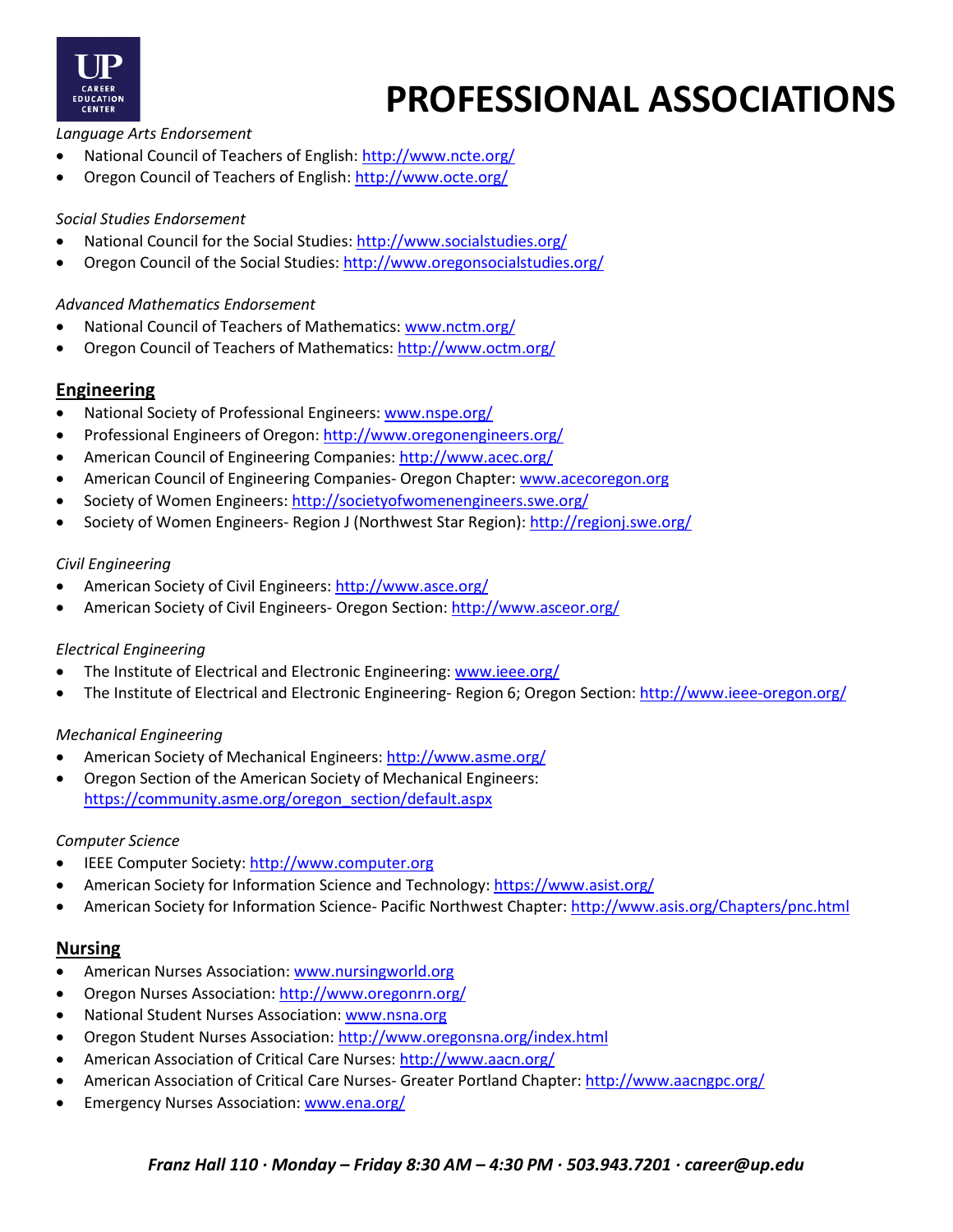- Oregon Emergency Nurses Association[: https://oregonena.nursingnetwork.com/](https://oregonena.nursingnetwork.com/)
- National League for Nursing: [www.nln.org](http://www.nln.org/)

# **Biology**

- American Institute of Biological Sciences[: http://www.aibs.org/home/index.html](http://www.aibs.org/home/index.html)
- Federation of American Societies for Experimental Biology[: http://www.faseb.org/Home.aspx](http://www.faseb.org/Home.aspx)
- American Association for the Advancement of Science[: http://www.aaas.org/](http://www.aaas.org/)
- American Association for the Advancement of Science- Pacific Division:<http://associations.sou.edu/aaaspd/>
- American Society for Microbiology[: http://www.asmusa.org/](http://www.asmusa.org/)
- American Society for Microbiology- Northwest Branch[: https://twitter.com/ASMNorthwest](https://twitter.com/ASMNorthwest)

## **Chemistry**

- American Chemical Society: [www.acs.org/](http://www.acs.org/)
- American Chemical Society- Portland Local Section:<http://portland-or.sites.acs.org/>
- American Association for the Advancement of Science[: http://www.aaas.org/](http://www.aaas.org/)
- American Association for the Advancement of Science- Pacific Division:<http://associations.sou.edu/aaaspd/>
- American Institute of Chemists: [http://www.theaic.org](http://www.theaic.org/)

# **Communication Studies**

- National Communication Association[: http://www.natcom.org/](http://www.natcom.org/)
- Western States Communication Association[: http://www.westcomm.org](http://www.westcomm.org/)
- Public Relations Society of America: [www.prsa.org/](http://www.prsa.org/)
- Public Relations Society of America-Portland Metro Chapter:<http://prsapdx.org/>
- National Association of Broadcasters: [www.nab.org/](http://www.nab.org/)
- Oregon Association of Broadcasters[: www.theoab.org/](http://www.theoab.org/)
- Magazine Publishers of America: [www.magazine.org/](http://www.magazine.org/)
- The Association for Women in Communications[: www.womcom.org/](http://www.womcom.org/)

# **Organizational Communication**

- National Communication Association[: http://www.natcom.org/](http://www.natcom.org/)
- Western States Communication Association[: http://www.westcomm.org](http://www.westcomm.org/)
- Association for Business Communication:<http://businesscommunication.org/>
- American Association of Advertising Agencies: [http://www.aaaa.org](http://www.aaaa.org/)
- Society for Human Resource Management[: http://www.shrm.org](http://www.shrm.org/)
- The Portland Human Resource Management Association[: http://www.portlandhrma.org/](http://www.portlandhrma.org/)

## **English**

- American Society of Journalists and Authors[: www.asja.org](http://www.asja.org/)
- Association of American Publishers[: www.publishers.org](http://www.publishers.org/)
- Association of Literary Scholars, Critics, and Writers:<http://www.alscw.org/>
- News Media Alliance[: https://www.newsmediaalliance.org/](https://www.newsmediaalliance.org/)
- Writers Guild of America, West[: www.wga.org](http://www.wga.org/)
- Society of Children's Book Writers and Illustrators[: www.scbwi.org/](http://www.scbwi.org/)
- Society of Children's Book Writers and Illustrators- Oregon Chapter:<http://oregon.scbwi.org/>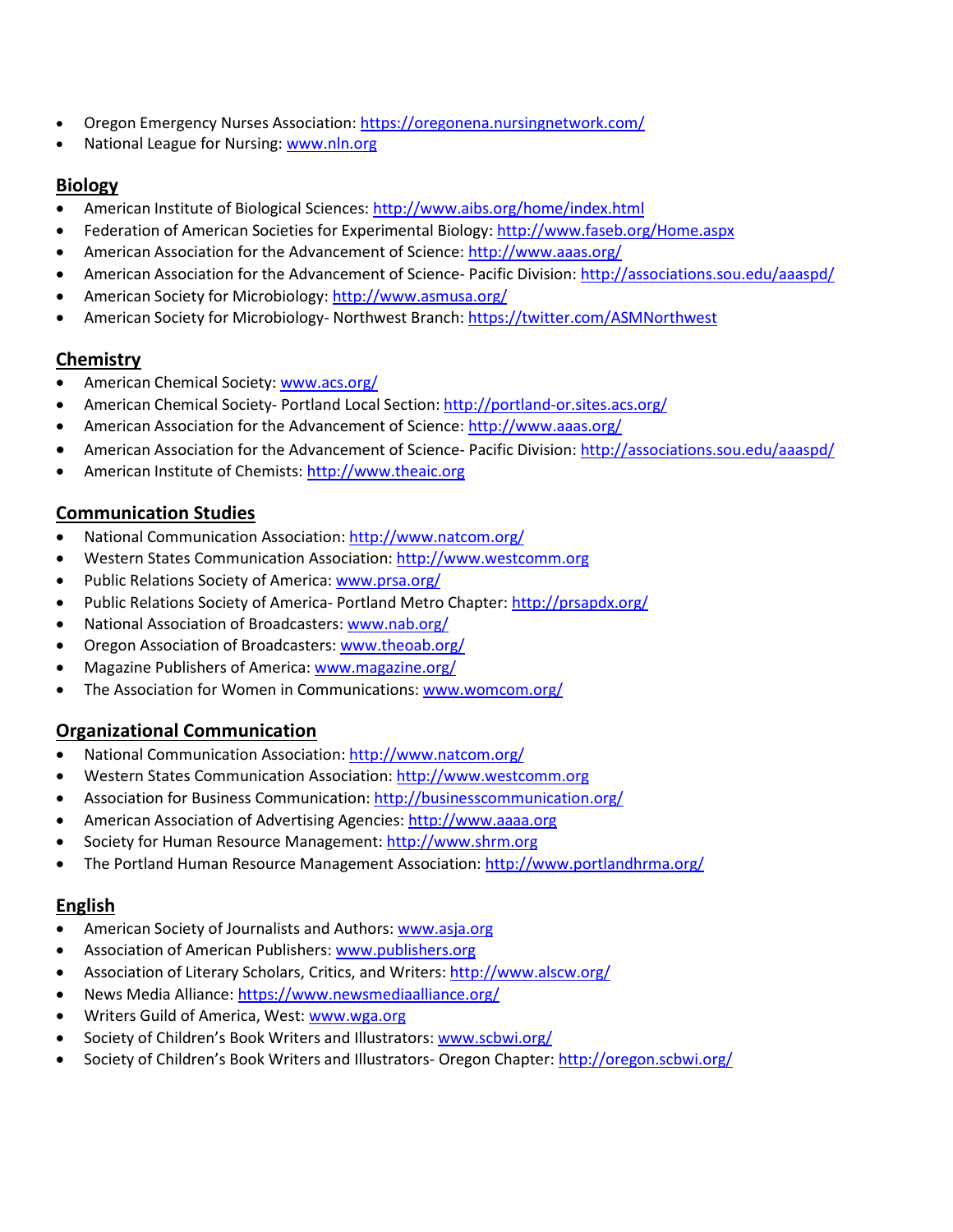

## **Environmental Science**

- Association for Environmental Studies and Sciences:<https://aessonline.org/>
- National Association of Environmental Professionals:<http://www.naep.org/>
- Northwest Association of Environmental Professionals[: http://www.nwaep.org](http://www.nwaep.org/)
- North American Association for Environmental Education:<https://naaee.org/>
- Society of Wetland Scientists[: www.sws.org/](http://www.sws.org/)
- Society of Wetland Scientists- Pacific Northwest Chapter:<http://www.sws.org/pacific-northwest-chapter>

### **History**

- American Historical Association: [www.historians.org/](http://www.historians.org/)
- Pacific Coast Branch of the American Historical Association[: http://pcb.cgu.edu/](http://pcb.cgu.edu/)
- The Organization of American Historians: [www.oah.org/](http://www.oah.org/)
- National Council for History Education: [www.nche.net/](http://www.nche.net/)
- American Association for State and Local History: [www.aaslh.org/](http://www.aaslh.org/)
- The Oregon Historical Society: [http://www.ohs.org](http://www.ohs.org/)
- Oregon Museums Association[: http://www.oregonmuseums.org/](http://www.oregonmuseums.org/)
- Southern Oregon Historical Society[: http://www.sohs.org/](http://www.sohs.org/)

### **International Language and Culture**

- Association of International Educators[: http://www.nafsa.org/](http://www.nafsa.org/)
- Association of International Educators- Region I (WA, OR, ID, AK, BC): [http://www.nafsa.org/Connect\\_and\\_Network/NAFSA\\_Regions/Region\\_I/Region\\_I/](http://www.nafsa.org/Connect_and_Network/NAFSA_Regions/Region_I/Region_I/)
- Council on International Educational Exchange: [http://www.ciee.org](http://www.ciee.org/)
- Foreign Policy Association:<http://www.fpa.org/>
- American Translators Association:<http://www.atanet.org/>
- Northwest Translators and Interpreters Society:<http://www.notisnet.org/>

## **Mathematics**

- American Mathematical Society[: www.ams.org/](http://www.ams.org/)
- American Mathematical Society- Western Section:<http://www.ams.org/meetings/sectional/sectional-index>
- American Statistical Association:<http://www.amstat.org/>
- American Statistical Association- Oregon Chapter[: http://community.amstat.org/oregonchapter/home](http://community.amstat.org/oregonchapter/home)
- Association for Women in Mathematics:<https://sites.google.com/site/awmmath/>
- Mathematical Association of America:<http://www.maa.org/>
- Society for Industrial and Applied Mathematics: [www.siam.org/](http://www.siam.org/)

## **Performing and Fine Arts- Drama**

- The Association of Performing Arts Presenters: [http://www.apap365.org](http://www.apap365.org/)
- American Association of Community Theater: [www.aact.org/](http://www.aact.org/)
- Screen Actors Guild: [www.sagaftra.org/](http://www.sagaftra.org/)
- Screen Actors Guild- Portland:<http://www.sagaftra.org/portland>
- Educational Theater Association[: http://schooltheatre.org/](http://schooltheatre.org/)
- Educational Theater Association- Oregon Thespians:<http://www.oregonthespians.org/>

## **Performing and Fine Arts- Music**

- The Association of Performing Arts Presenters: [http://www.apap365.org](http://www.apap365.org/)
- National Association for Music Education[: http://www.nafme.org/](http://www.nafme.org/)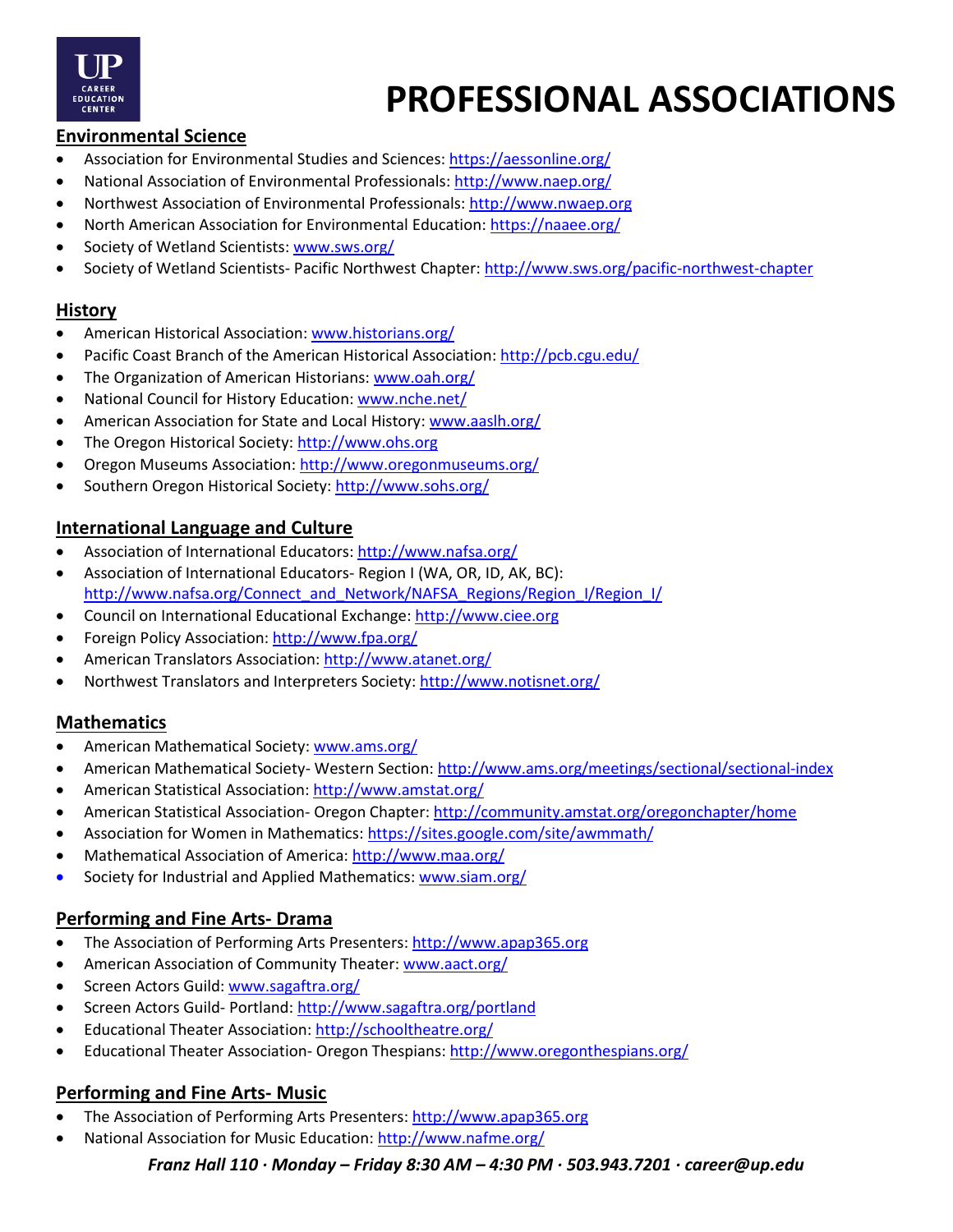- Oregon Music Education Association[: http://www.oregonmusic.org/](http://www.oregonmusic.org/)
- American Federation of Musicians:<http://www.afm.org/>
- American Federation of Musicians, Local 99 (Portland, OR)[: http://afm99.org/](http://afm99.org/)

# **Philosophy**

- American Philosophical Association:<http://www.apaonline.org/>
- American Philosophical Association- Pacific Division:<http://www.apaonline.org/group/pacific>
- Association of Practical and Professional Ethics:<http://appe.indiana.edu/>
- American Philosophical Society:<http://www.amphilsoc.org/>

## **Physics**

- American Association for the Advancement of Science[: http://www.aaas.org/](http://www.aaas.org/)
- American Association for the Advancement of Science- Pacific Division:<http://associations.sou.edu/aaaspd/>
- Society of Physics Students:<http://www.spsnational.org/>
- American Institute of Physics[: http://www.aip.org/](http://www.aip.org/)
- American Physical Society:<http://www.aps.org/>
- American Physical Society- Northwest Section:<http://www.aps.org/units/nws/index.cfm>

# **Political Science**

- American Political Science Association[: http://www.apsanet.org/](http://www.apsanet.org/)
- Pacific Northwest Political Science Association:<https://foley.wsu.edu/research/pnwpsa/>
- International Association for Political Science:<http://www.iapss.org/>
- Association for Public Policy Analysis and Management[: http://www.appam.org/](http://www.appam.org/)

# **Pre-Health Professions**

*Medicine*

- American Medical Association[: http://www.ama-assn.org](http://www.ama-assn.org/)
- Oregon Medical Association:<http://www.theoma.org/>
- American Academy of Emergency Medicine[: http://www.aaem.org](http://www.aaem.org/)
- American Academy of Family Physicians[: http://www.aafp.org](http://www.aafp.org/)
- Oregon Academy of Family Physicians:<http://oafp.org/>
- American College of Physicians:<http://www.acponline.org/>
- American College of Physicians- Oregon Chapter: <https://www.acponline.org/about-acp/chapters-regions/united-states/oregon-chapter>

### *Dentistry*

- American Dental Association[: www.ada.org](http://www.ada.org/)
- Oregon Dental Association: [http://www.oregondental.org](http://www.oregondental.org/)
- Academy of General Dentistry[: http://www.agd.org/](http://www.agd.org/)
- Oregon Academy of General Dentistry[: www.oragd.org/](http://www.oragd.org/)
- American Academy of Pediatric Dentistry: [www.aapd.org](http://www.aapd.org/)
- Oregon Academy of Pediatric Dentistry[: http://www.oapd.org/](http://www.oapd.org/)
- American Academy of Periodontology[: http://www.perio.org/](http://www.perio.org/)
- Western Society of Periodontology:<http://www.wsperio.org/>

### *Pharmacy*

- American Association of Colleges of Pharmacy: [www.aacp.org](http://www.aacp.org/)
- American Pharmacists Association:<http://www.pharmacist.com/>
- Oregon State Pharmacy Association[: http://www.oregonpharmacy.org/](http://www.oregonpharmacy.org/)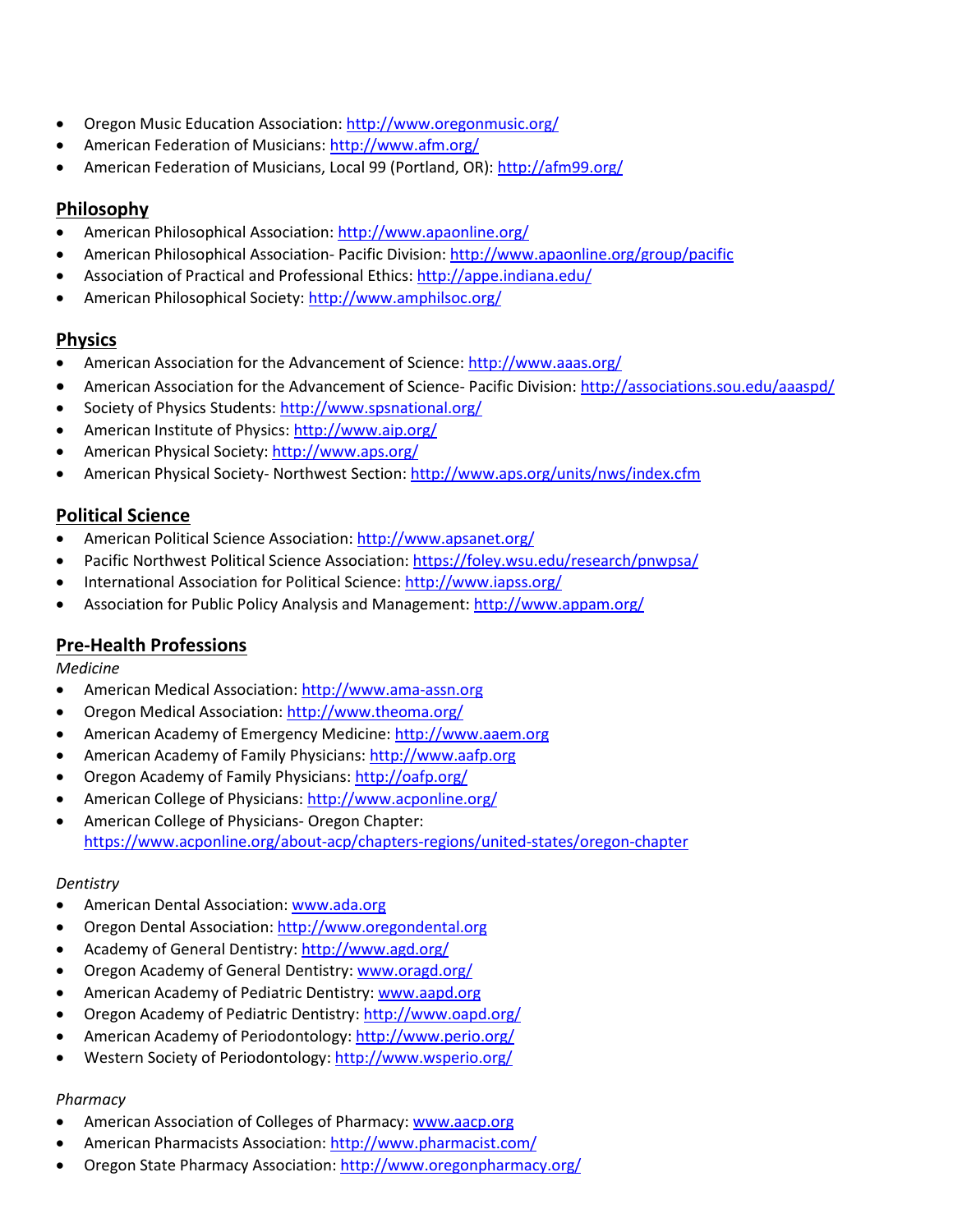

- American Society of Health-System Pharmacists[: www.ashp.org/](http://www.ashp.org/)
- Oregon Society of Health-System Pharmacists: [http://oshp.org](http://oshp.org/)
- Professional Compounding Centers of America[: http://www.pccarx.com/](http://www.pccarx.com/)

### *Occupational Therapy*

- American Occupational Therapy Association:<http://www.aota.org/>
- Occupational Therapy Association of Oregon:<http://www.otao.com/>
- The American Occupational Therapy Foundation: [http://www.aotf.org](http://www.aotf.org/)
- World Federation of Occupational Therapists:<http://www.wfot.org/>

### *Optometry*

- American Optometric Association[: http://www.aoa.org/](http://www.aoa.org/)
- American Optometric Student Association[: http://www.theaosa.org/](http://www.theaosa.org/)
- Oregon Optometric Physicians Association[: http://www.oregonoptometry.org/](http://www.oregonoptometry.org/)
- National Optometric Association:<http://nationaloptometricassociation.com/>
- National Optometric Student Association[: http://www.natoptstudentassoc.org/](http://www.natoptstudentassoc.org/)

### *Veterinary*

- American Veterinary Medical Association: [https://www.avma.org](https://www.avma.org/)
- Oregon Veterinary Medical Association:<http://oregonvma.org/>
- American Pre-Veterinary Medical Association[: http://apvma.org/](http://apvma.org/)
- United States Animal Health Association:<http://www.usaha.org/>
- Veterinary Emergency and Critical Care Society:<http://www.veccs.org/>
- Student Veterinary Emergency and Critical Care Society[: http://www.sveccs.org/](http://www.sveccs.org/)

### **Psychology**

- American Psychological Association: [www.apa.org/](http://www.apa.org/)
- Oregon Psychological Association[: http://www.opa.org](http://www.opa.org/)
- Association for Psychological Science:<http://www.psychologicalscience.org/>
- Society of Clinical Psychology[: http://www.div12.org/](http://www.div12.org/)
- American Counseling Association: [www.counseling.org/](http://www.counseling.org/)
- Oregon Counseling Association: [www.or-counseling.org/](http://www.or-counseling.org/)
- American Association for Marriage and Family Therapy: www.aamft.org/
- The Oregon Association for Marriage and Family Therapy: [www.oamft.org/](http://www.oamft.org/)

## **Social and Behavioral Science**

- American Psychological Association: [www.apa.org/](http://www.apa.org/)
- Oregon Psychological Association[: http://www.opa.org](http://www.opa.org/)
- Association of Professional Behavior Analysts:<http://www.apbahome.net/>
- Oregon Association for Behavior Analysis:<http://oraba.org/>
- Consortium of Social Science Associations[: http://www.cossa.org/](http://www.cossa.org/)
- American Association of Behavioral and Social Sciences:<http://www.aabss.net/>

### **Social Work**

- National Association of Social Workers: [www.socialworkers.org/](http://www.socialworkers.org/)
- National Association of Social Workers-Oregon Chapter[: http://nasworegon.org/](http://nasworegon.org/)
- National Association of Social Workers-Student Center:<http://www.naswdc.org/students/>